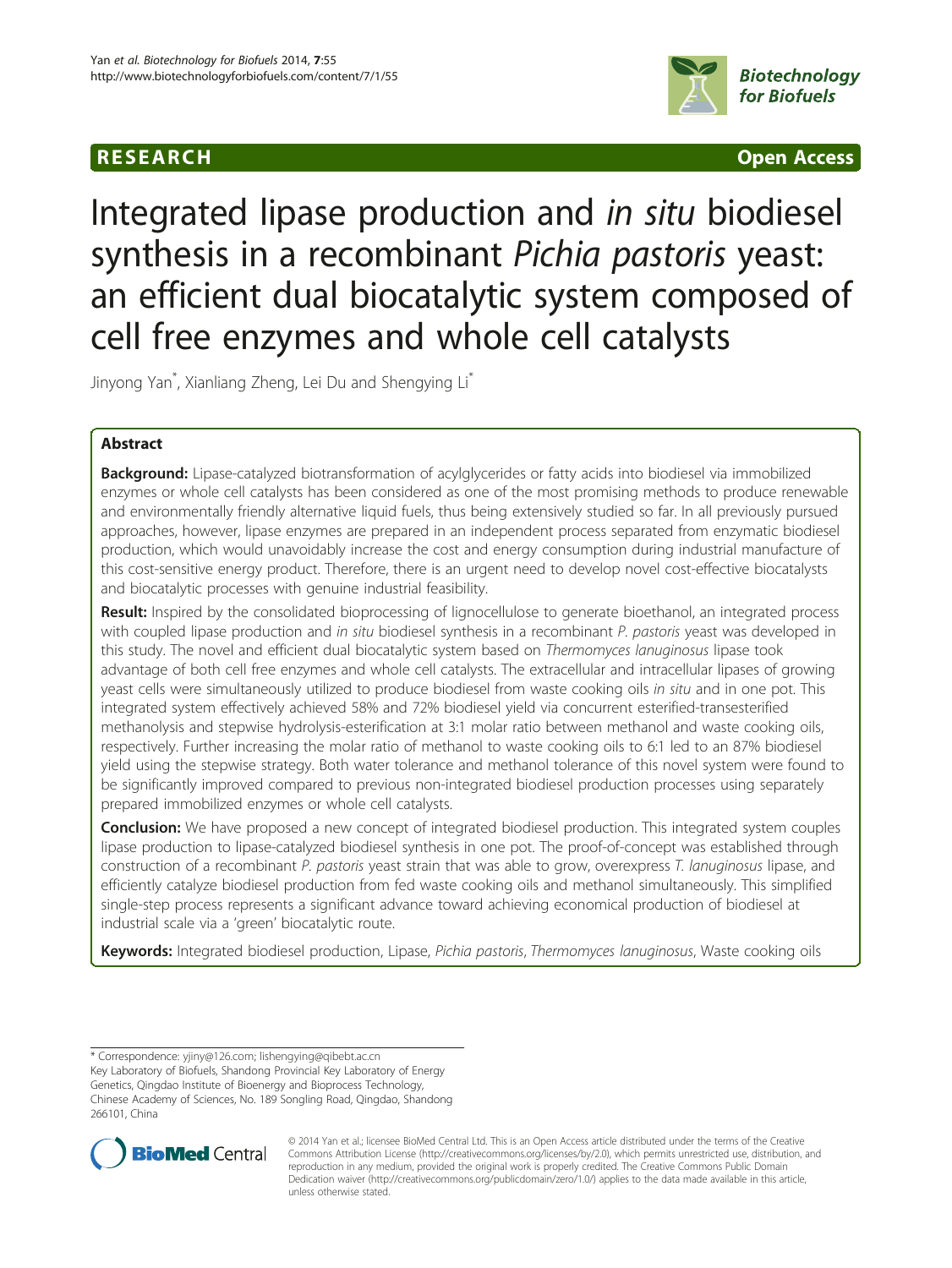# Introduction

Biodiesel comprising long-chain fatty acid methyl esters (FAMEs) prepared from transesterification between acylglycerides and methanol is one of the most promising biofuel alternatives to traditional fossil fuels. Lipasebased enzymatic routes toward biodiesel production hold numerous advantages over chemical methods using alkaline and/or acid catalysts, including environmentally friendly conditions, easy separation of byproduct glycerol, and simultaneous esterification of free fatty acids (FFAs) and transesterification of glycerides, an essential characteristic for biodiesel production from high FFA content waste cooking oils (WCOs) [\[1\]](#page-6-0).

However, biodiesel derived from chemical transformations still dominates the current global market, mainly due to its lower cost than the equivalent prepared by biocatalytic processes [[2](#page-7-0)]. Because both transformations use a common feedstock, the spending on catalysts becomes the key factor for overall cost. The cost of lipases is determined by the catalytic activity, expression level, and preparation method. Thus, great efforts have been made to obtain a catalytically efficient and cost-effective lipase to compete with the current chemical catalysts used for biodiesel production, especially at large scale.

To date, immobilized lipases and whole cell lipase catalysts have been the most studied biocatalysts for production of biodiesel. For instance, a number of commercial immobilized lipase preparations such as Novozyme 435 and Lipozyme TLIM have been evaluated for this process [[3\]](#page-7-0). Immobilized enzymes have flexible performance on activity and stability, but suffer high preparation cost. Wild-type filamentous fungus Rhizopus oryzae containing homogenous cell-bound lipases [\[4\]](#page-7-0) and recombinant Aspergillus oryzae expressing heterologous lipases have been used as whole cell catalysts for biodiesel production [[5](#page-7-0)]. Recombinant Escherichia coli cells producing intracellular lipase were employed to catalyze biodiesel formation [[6](#page-7-0)]. Saccharomyces cerevisiae and Pichia pastoris yeast cells with surface displayed lipases were also tested for the same purpose [\[7,8\]](#page-7-0). As recombinant yeast whole cell catalysts in the form of intracellular enzymes, S. cerevisiae yeast cells with intracellular expression of R. oryzae lipase were engineered to generate biodiesel [[9](#page-7-0)]. Recently, we also constructed P. pastoris yeast whole cell catalysts for biodiesel synthesis with intracellular expression of Ther-momyces lanuginosus lipase (Tll) [\[10](#page-7-0)].

However, in all these practices, immobilized enzymes and whole cell catalysts were prepared in an independent process separated from enzymatic biodiesel production (Figure 1A), which would unavoidably increase the cost and energy consumption during industrial manufacture of this cost-sensitive energy product. Therefore, a simplified integrated bioprocess that combines lipase production and enzymatic biodiesel production into a single stage in one pot is preferred (Figure 1B). Inspired by consolidated bioprocessing of lignocellulose to bioethanol [[11\]](#page-7-0), in which cellulase production, cellulose hydrolysis and ethanol fermentation are integrated into a single step for lowering cost and simplifying process, we used *P. pastoris* yeast with expression of Tll as a model system to investigate the feasibility of integrated biodiesel production.

Tll was selected because it has been widely used for biodiesel production, modification of oils, chiral resolution of racemic compounds and other purposes [\[12](#page-7-0)]. P. pastoris yeast has been proven as an excellent system for expression of foreign proteins. Compared with S. cerevisiae yeast, P. pastoris can achieve higher cell density, and greater expression level of functional heterologous enzymes due to less hyper-glycosylation [[13](#page-7-0)]. There have been extensive genetic engineering efforts aimed at overproduction of diverse lipases in P. pastoris yeast [[13,14](#page-7-0)].

In the integrated biodiesel production, the normally separated biocatalyst preparation and enzyme-mediated biotransformation were integrated into a single step, thus bypassing the costly enzyme extraction and preparation.

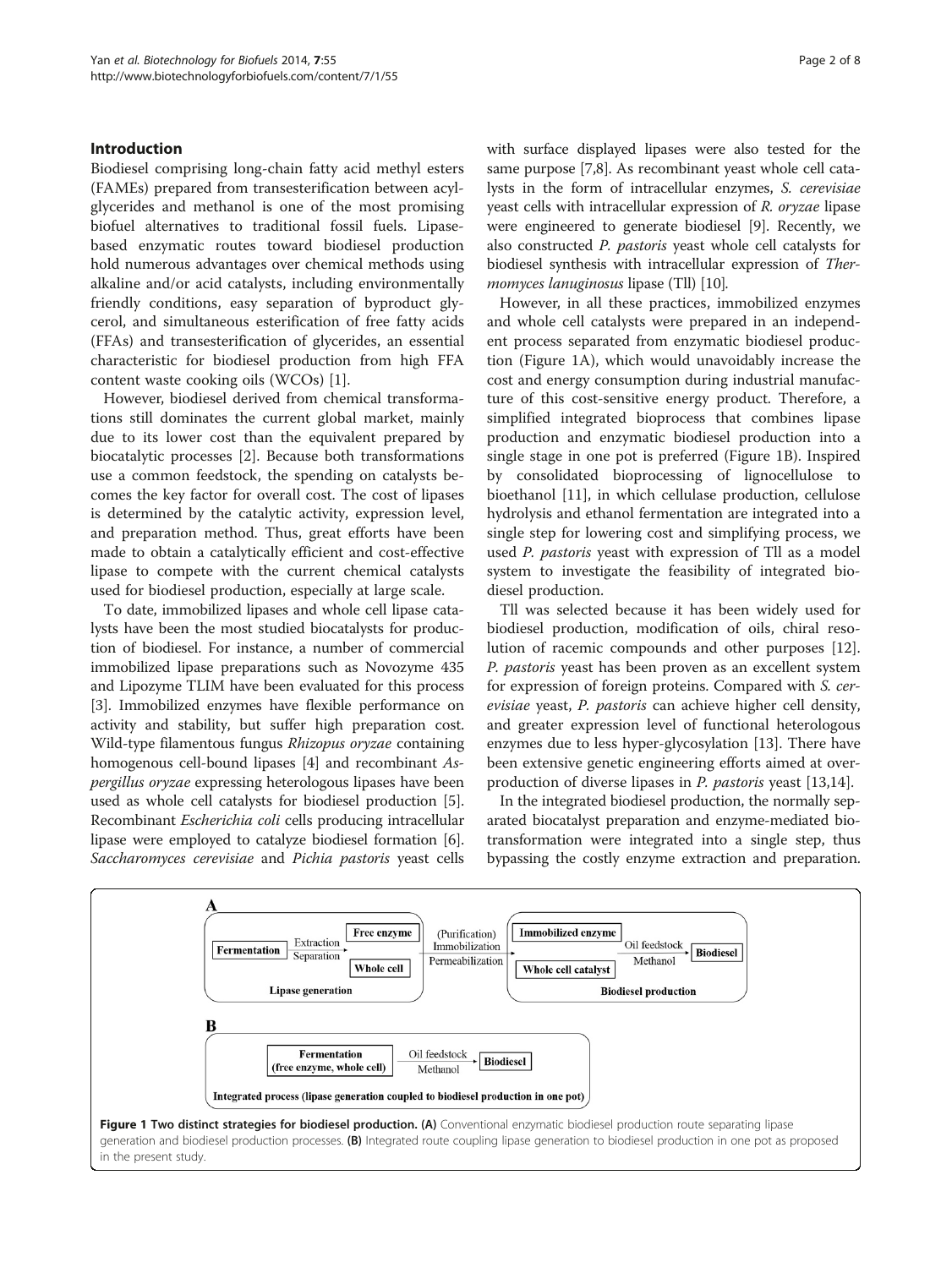More importantly, this novel process did not compromise the efficiency of biodiesel synthesis, and demonstrated better water and methanol tolerance than the conventional routes. Therefore, it holds great potential to be developed into an industrial biocatalytic system for largescale biodiesel production.

# Results and discussion

# Expression of lipase in recombinant P. pastoris yeast

P. pastoris yeast has been shown to be a highly efficient system for secreted expression of various heterologous lipases [[13\]](#page-7-0). In these expression systems, extracellular lipases have been intensively investigated. However, little attention has been paid to the portion of lipases remaining inside yeast cells, leaving an important question to be answered: how much catalytic capacity is discarded during typical preparation of lipase products only using extracellular enzymes?

To answer this question, we determined the olive oil hydrolyzing activity of extracellular and intracellular lipases. As expected, the majority of functional Tll enzymes were detected in the supernatant of fermentation culture, with the highest extracellular lipase production reaching 46 U/ml at 60 h (Figure 2). Interestingly, intracellular lipases in the form of whole cell catalysts displayed activity ranging from 0.08 to 0.16 U/mg dry cell weight (DCW) between 36 and 108 h. This result clearly indicated that not all lipases were secreted under the guidance of  $\alpha$ -factor signal peptide, probably due to the limited capacity of the secretory machinery of P. pastoris relative to the high amount of overexpressed Tll. Therefore, the cost for biodiesel production using lipases could be further lowered by taking advantage of the otherwise abandoned intracellular lipase activity.



# Determination of the activity of extracellular and intracellular T. lanuginosus lipase for biodiesel formation

Concurrent transesterification-esterification methanolysis and stepwise hydrolysis-esterification are the two major processes for lipase-mediated biodiesel production (Figure [3](#page-3-0)A, B) [\[15-20\]](#page-7-0). Lipase-catalyzed esterification of FFAs is likely to be more efficient than direct transesterification of triglycerides because three acyl groups tethered to the glycerol backbone may cause steric hindrance for enzyme access [[21](#page-7-0)]. Thus, the two-step process consisting of hydrolysis of triglycerides to form FFAs and esterification of the released FFAs (and the pre-containing high content FFAs in WCOs) to generate FAMEs might be more productive than the concurrent esterification and transesterification regarding biodiesel synthesis. To test this hypothesis, we compared these two processes for biodiesel production using separated individual forms (in this section) and in the integrated manner (see the next two sections).

Specifically, the 60 h post-induction supernatant containing 46 U/ml extracellular lipases and corresponding cell pellet with the olive oil hydrolytic activity of 0.12 U/ mg DCW (Figure 2) were separated by centrifugation, and used as the liquid cell free lipases and the whole cell lipases for bioconversion of WCOs into biodiesel, respectively. In the concurrent transesterification-esterification methanolysis, the liquid enzymes were able to catalyze biodiesel production with a 47% yield. By contrast, the whole cell catalysts intracellularly maintaining a small portion of lipases afforded a 7% biodiesel yield (Figure [3](#page-3-0)C). In the stepwise hydrolysis followed by esterification, the liquid cell free lipases and the whole cell lipases gave 56% and 15% biodiesel yields, respectively (Figure [3C](#page-3-0)). These results not only demonstrate that the stepwise hydrolysisesterification is more efficient for biodiesel synthesis than the concurrent transesterification-esterification, but also suggest that the intracellular lipases, despite their lower activity, should not be neglected for biodiesel production.

# Integrated biodiesel production via concurrent transesterification and esterification

During routine lipase fermentation, starting from logarithmic phase, 0.5% (v/v, methanol volume relative to culture volume) methanol was added every 12 h as an expression inducer and sole carbon source for induced expression of lipase and growth of *P. pastoris* yeast. In the integrated biodiesel production in this study, Tllcatalyzed in situ synthesis of biodiesel was initiated by addition of 10 g WCOs and 2% methanol at 36 h, after which 2% methanol was supplemented an additional three times at 48 h, 60 h, and 72 h, leading to the final 1:3 molar ratio between WCOs and methanol. In addition to being the inducer and carbon source (0.5%, theoretically), extra methanol (1.5%) acted as a reactant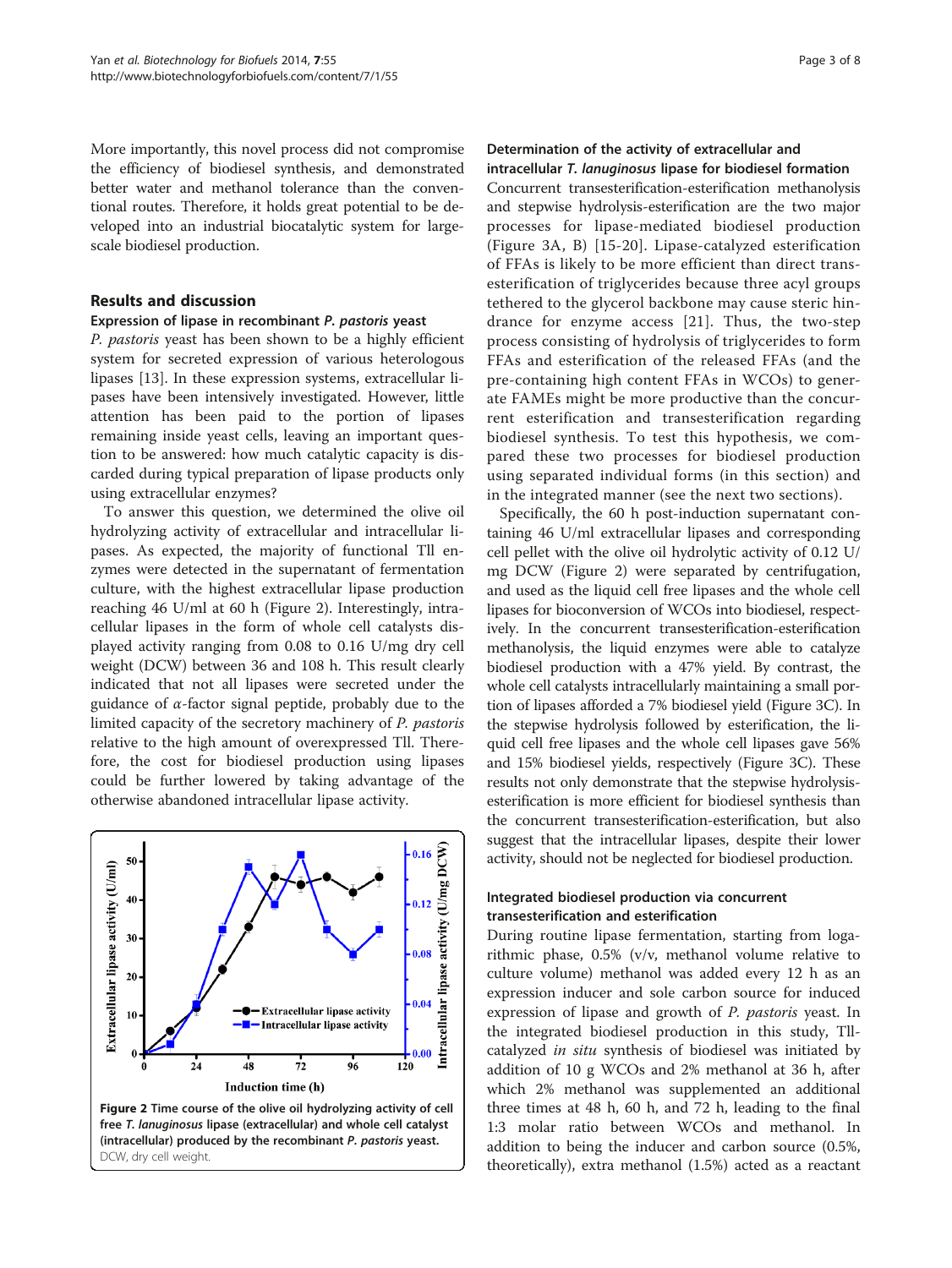<span id="page-3-0"></span>

for esterification of high content FFAs and transesterification of triglycerides in WCOs. Under this concurrent esterified-transesterified methanolysis, catalyzed in situ by both extracellular and intracellular lipases, 58% biodiesel yield was achieved after 60 h reactions (from 36 to 96 h). In the meantime, the FFA content decreased from 19% to 1.2% (Figure 3D). In comparison, separated extracellular and intracellular lipases catalyzed biodiesel formation with yields of 47% and 7% (Figure 3C), respectively. These results clearly indicate that integrated biodiesel production is more efficient than typical biodiesel preparation that uses only secreted lipases. Elimination of the enzyme isolation step also significantly lowers the cost for biodiesel production.

# Integrated biodiesel production via stepwise hydrolysis followed by esterification

In stepwise hydrolysis followed by esterification, 10 g WCOs were added into the induced lipase fermentation culture at 36 h, without supplementation of extra

methanol, to initiate only the hydrolysis of triglycerides by Tll. In 12 h hydrolytic reactions, the FFA content went up to 93% from 19%, demonstrating highly effective hydrolysis catalyzed by Tll lipases. It should be noted that phosphate buffer present in the buffered methanolcomplex medium (BMMY) was able to balance the decreased pH resulted from released FFAs, thus the pH did not affect the catalytic performance. Subsequently, 2% methanol was added every 12 h from 48 to 84 h to allow esterification of released FFAs. At 96 h, a 72% biodiesel yield was achieved, along with an FFA content decreased to 6% (Figure 3E). Considering that 93% FFAs decreased to 6% but the biodiesel yield was only 72%, the residual 15% FFAs could have been reassembled to glycerol backbone.

Because the total amount of methanol and the reaction time were kept the same in the concurrent transesterification-esterification and the stepwise hydrolysis followed by esterification, we reason that the varied biodiesel yield can be attributed to different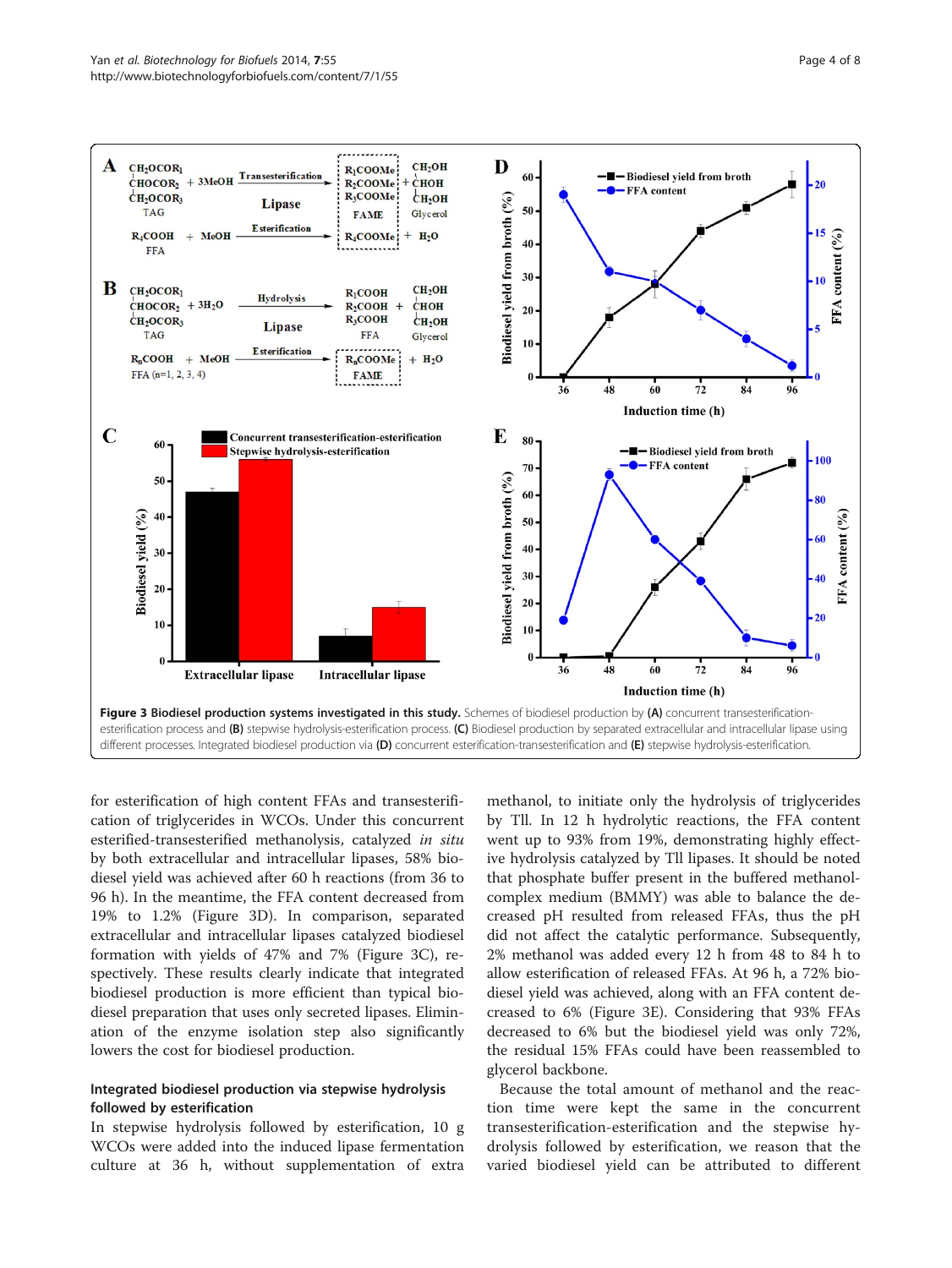<span id="page-4-0"></span>reaction processes resulting from the distinct time points for the addition of the reactant methanol. The latter strategy was more effective for in situ integrated synthesis of biodiesel than the former (72% versus 58%). In addition to different reaction types (transesterification-esterification versus hydrolysis-esterification), the cell permeability of substrates (acylglycerides versus FFAs) might be another important factor leading to the varied biodiesel yield. Given that FFAs with smaller molecular size could more easily penetrate the cell membranes than larger glycerides, stepwise hydrolysisesterification would allow more substrates to contact intracellular lipases, consequently giving a higher biodiesel yield than concurrent transesterification and esterification (Additional file [1](#page-6-0)).

# Effect of water content on integrated biodiesel production via stepwise hydrolysis followed by esterification

For recombinant protein production by the methanol utilization plus P. pastoris strain, 25 ml buffered complex glycerol medium (BMGY) followed by 100 to 200 ml BMMY medium was generally used in shaking flask fermentation [\[14\]](#page-7-0). For the P. pastoris integrated biodiesel production system under the stepwise hydrolysisesterification strategy, the water present in this system is used as a reactant for hydrolysis of triglycerides. However, too much water drives the equilibrium of the reaction towards hydrolysis, not esterification of FFAs [\[22](#page-7-0)]. To determine a favorable water content for biodiesel production, the water ratio was controlled by adjusting the BMMY medium volume (25, 50, 75, and 100 ml) to balance the above two aspects. As a result, the highest 72% biodiesel yield was achieved in the lowest volume (25 ml) reaction system (Figure 4A). This suggests that the water content in the integrated system should be limited at a low level provided that the cell growth and hydrolysis of triglycerides is not negatively affected. It should be noted that 25 ml was almost the lowest volume limit of BMMY medium; a lower volume was not viable for cell growth, enzyme expression, and triglyceride hydrolysis because no free water remained during the cultivation process.

After a 4 to 5 d cultivation and biotransformation process, the volume of pre-loaded 25 ml BMMY medium in a 500 ml flask drastically reduced through evaporation. Nonetheless, it was estimated that this integrated biodiesel production system contained 50% to 100% water relative to oil content. In previous immobilized enzyme- or whole cell lipase-based biodiesel production systems [\[22,23](#page-7-0)], water content was generally limited to very low level (<3%) to achieve satisfactory biodiesel yield through the addition of anhydrous molecular sieves or silica gels as water absorbent agents. The significantly enhanced water tolerance of this integrated system could significantly simplify the operation process and further reduce costs.

# Effect of methanol concentration on integrated biodiesel production via stepwise hydrolysis followed by esterification and reusability of this integrated system

Esterification involved in FAME production is an equilibrium reaction. Improving the methanol concentration drives this equilibrium towards FAME formation. However, a high concentration of methanol could deactivate lipases and deteriorate yeast cell growth in the integrated biodiesel production. Thus, the optimum methanol concentration is a compromise between minimizing lipase deactivation and maximizing the equilibrium balance towards FAME synthesis. The increased volume of water in the in situ reaction system allows more methanol to be present due to miscibility and prevention of insoluble methanol droplets, thereby reducing the deactivation of lipase by methanol droplets and hence facilitating biodiesel production. Also, for the intracellular lipase in the form of whole cell catalysts, the cell wall and membrane can provide a protective environment for lipases.

In this simultaneous lipase production and FAME synthesis system, we compared 8%, 14%, and 20% total methanol, corresponding to 3:1, 6:1, and 9:1 molar ratio

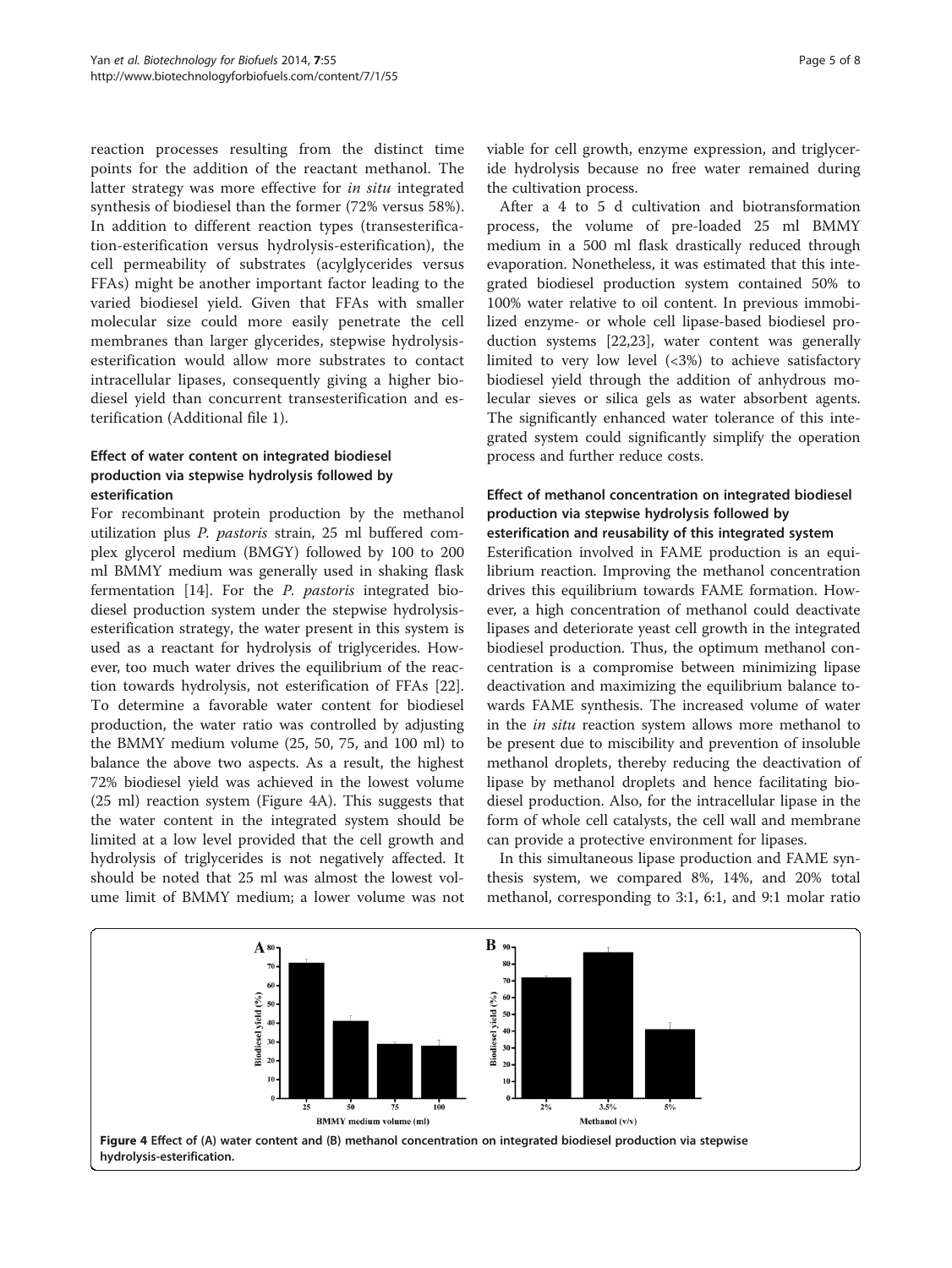to WCOs. To alleviate lipase deactivation and toxicity toward yeast cells, stepwise addition of methanol was adopted. Specifically, these varied amounts of total methanol were supplemented four times (that is, with 2%, 3.5%, or 5% methanol each time), every 12 h.

As shown in Figure [4](#page-4-0)B, 72%, 87%, and 41% biodiesel yield was achieved when 8%, 14%, and 20% total methanol was involved in biodiesel synthesis in situ, respectively. The highest biodiesel yield was derived using a ratio of 6:1 (methanol:oil), demonstrating better methanol tolerance in this integrated system than in other previous biocatalytic systems (generally 3:1 to 4:1) based on immobilized enzymes or whole cell catalysts [\[22,23](#page-7-0)]. Further increase of the amount of methanol (9:1) did not improve biodiesel production, likely because of the significant loss of lipase activity. Using P. pastoris whole cell catalysts with intracellular expression of the same Tll lipase with a lower water (5%) and methanol content (molar ratio of 4:1) in a solvent-free system resulted in a biodiesel yield of 82% [\[10](#page-7-0)]. By comparison, this integrated system, resisting higher contents of water and methanol (6:1), resulted in a higher biodiesel yield (87%). This could be attributed both to easily accessible extracellular lipase with high activity and the use of intracellular lipase in the form of whole cells for catalysis of biodiesel production.

Our investigation on the reusability of this integrated system showed 73%, 66%, and 61% relative biodiesel yield in three successive batches, respectively. The reusability of this integrated system is not as good as conventional immobilized enzyme or whole cell systems, because cell free extracellular enzymes in aqueous phase cannot be fully recovered as compared to immobilized particles or whole cells. We think the activity loss mainly comes from partial recovery, not lipase deactivation. However, the integrated system possesses a significant advantage in the overall cost of biodiesel production. Considering the savings on energy, and the cost for lipase immobilization or whole cell biocatalyst preparation versus traditional biodiesel production using separately prepared lipases, the in situ biodiesel synthesis process could reduce overall costs by approximately one-fourth compared with the conventional immobilized enzyme system.

# Conclusion

In this study, we proposed and investigated a new concept of integrated biodiesel production that combines lipase production and lipase-catalyzed biodiesel synthesis into a single integrated step. To achieve a high yield of biodiesel, two processes of integrated biodiesel production mediated by overexpressed Tll in *P. pastoris* yeast were compared: concurrent transesterification-esterification, and stepwise hydrolysis followed by esterification. The more efficient hydrolysis-esterification stepwise strategy gave rise to a 87% biodiesel yield under the optimized methanol concentration and water content. This finding demonstrates a promising biodiesel-producing methodology with a significantly simplified process and reduced cost, by skipping the costly step of enzyme isolation and preparation.

# Materials and methods

#### Plasmid, strains, media, and reagents

The yeast host strain P. pastoris X33 and the plasmid pPICZαA were products of Invitrogen (Carlsbad, CA, USA). WCOs (FFA content of 19%, acid value of 170 mg KOH/g, saponification value of 366 mg KOH/g, density of 0.89 g/cm<sup>3</sup>, water content of 0.1%) were kindly donated by Lvming Environmental Protection Technology Co., Ltd. (Shanghai, China). n-hexadecane and authentic standards of FAMEs were purchased from Sigma-Aldrich (St. Louis, MO). The media including yeast extract peptone dextrose medium (YPDS), BMGY, BMMY, and low-salt lysogeny broth used in this study were prepared by following the manual of EasySelect<sup>™</sup> Pichia Expression Kit (Invitrogen).

#### Plasmid and recombinant strain construction

The codon optimized tll gene [GenBank:AF054513.1] was synthesized by GenScript Corporation and used as a PCR template. The primers (forward, EcoRI: 5'-CCGGAAT TCTCACCTATCAGAAGAGAAGTTTCAC-3′ (the bold bases represent the EcoRI cutting site); (reverse, NotI: 5′- AAGGAA AAAAGCGGCCGCCTAATGATGATGATGA TGATGCAAGCAAGTTCCGATAAG-3′ (the bold nucleotides indicate the NotI restriction site)) were used to amplify the *tll* gene fused with an artificial sequence encoding a His<sub>6</sub>-tag at the C-terminus of Tll lipase. The EcoRI and NotI double-digested tll fragment was inserted into the  $EcoRI/NotI$  pretreated pPICZ $\alpha$ A, and the resultant pPICZαA-tll was transformed into E. coli DH5<sup>α</sup> competent cells. The sub-cloned tll sequence and its in-frame fusion with the  $\alpha$  factor signal peptide was confirmed by DNA sequencing of the plasmids isolated from transformants grown on low-salt lysogeny broth medium containing 25 μg/ml zeocin. Then, pPICZαA-*tll* was linearized by SacI and transformed into competent cells of *P. pastoris* X33 via electroporation. The positive transformants harboring chromosomal integration of Tll expression cassettes were preliminarily selected on YPDS plates supplemented with 100 μg/ml zeocin. Multi-copy integrated transformants were further screened on YPDS plates containing 2,000 μg/ml of zeocin.

#### Expression of recombinant lipase

A single colony of P. pastoris harboring multi-copy Tll expression cassettes was used to inoculate 25 ml BMGY in a 500 ml baffled flask. Yeast cells were grown at 28°C,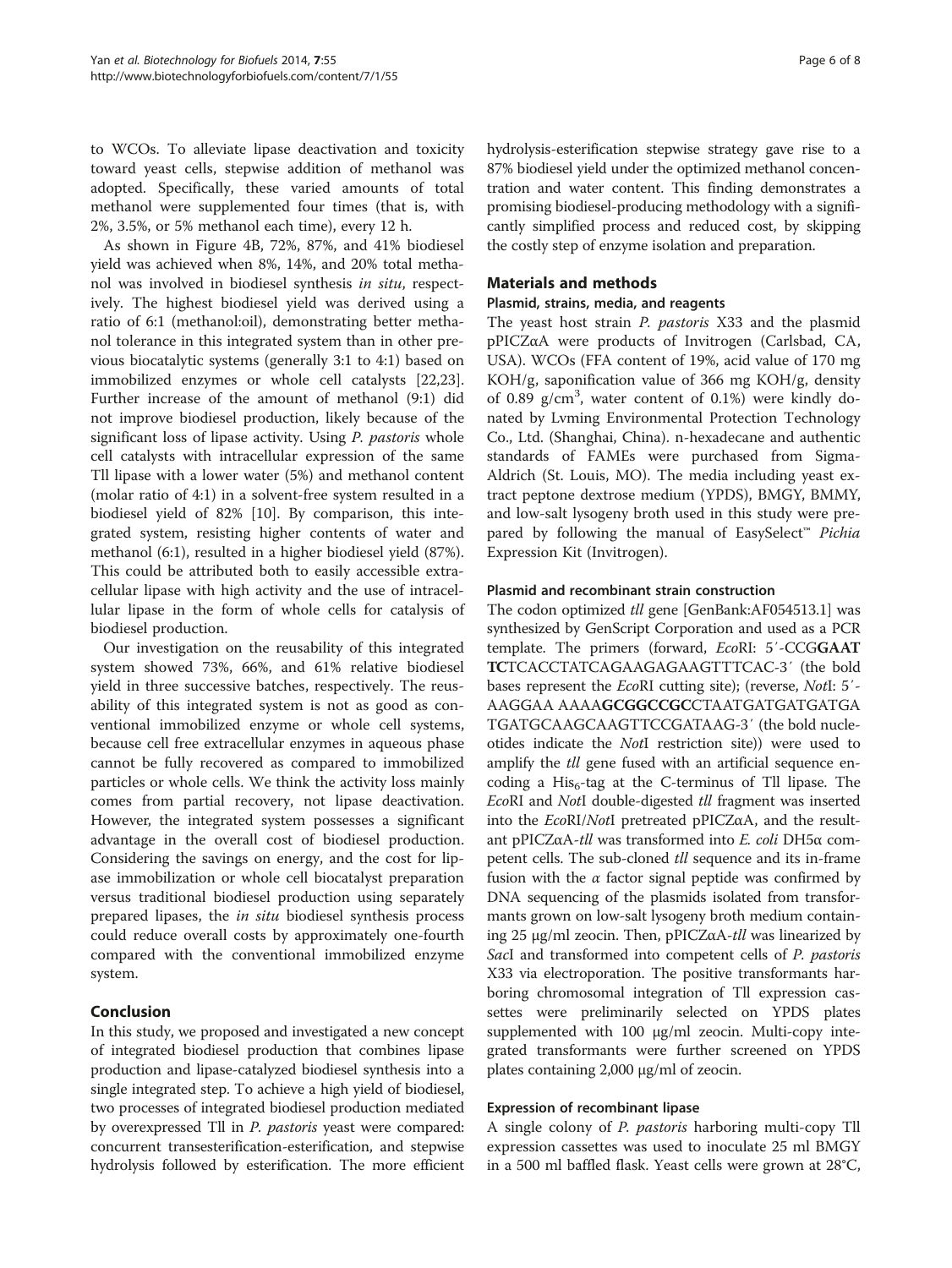<span id="page-6-0"></span>250 rpm until optical cell density at a wavelength of 600 nm reaching 4 to 6. The cells were pelleted by centrifugation at room temperature under sterile conditions and re-suspended in a 500 ml baffled flask pre-loaded with 25 ml fresh BMMY medium (50 ml, 75 ml, or 100 ml). We added 0.5% (v/v) methanol every 12 h for induction of lipase expression. The strain containing empty vector pPICZαA was used as reference for the expression analysis.

#### Measurement of cell free enzyme and whole cell activity

At designated time intervals, supernatant and cell pellet from 1 ml induced culture broth were separated by centrifugation, and used for measuring the hydrolytic activity of cell free enzymes and whole cell catalysts, respectively. The hydrolysis reactions using emulsified olive oil as the substrate were performed as previously described by Yan et al. [[14](#page-7-0)], except that the reaction temperature was set at 40°C. The inactivated lipases in the form of cell free enzymes and whole cell catalysts were prepared by boiling samples at 100°C for 1 h and used as controls. One unit of lipase activity was defined as the amount of enzyme in 1 milliliter of supernatant or in 1 milligram of dry cells that hydrolyzes olive oil to form 1 μmol FFA per minute under testing conditions. Activity of cell free enzymes was presented as units of enzyme activity possessed by one milliliter of supernatant (U/ml). Activity of whole cell catalysts was calculated as units of enzyme activity possessed by one milligram of dry cell weight (U/mg DCW).

# Integrated lipase production and in situ biotransformation of waste cooking oils into biodiesel

At the post-induction time of 36 h (hereafter, unless otherwise specified, all times indicate post-induction time), 10 g WCOs were added into lipase-producing P. pastoris culture. In concurrent transesterificationesterification methanolysis, 2%, 3.5%, or 5% (v/v, methanol volume relative to culture volume) methanol was added at 36 h, 48 h, 60 h, and 72 h four times, resulting in the final molar ratio of WCOs to methanol at 1:3, 1:6, or 1:9, respectively. In the case of hydrolysis followed by esterification, 2%, 3.5%, or 5% (v/v) methanol was added at 48 h, 60 h, 72 h, and 84 h four times, allowing an extra 12 h for lipase-catalyzed hydrolysis in the absence of methanol. These in situ reactions were performed at 30°C and 250 rpm. The yeast cells harboring empty vector were subjected to the same expression procedure and reaction conditions were used as control.

For investigating reusability of this integrated system, the water layer containing extracellular enzymes and whole cells retaining intracellular enzymes were recovered by removing upper layer of FAMEs and residual oils. Glycerol adsorbed on whole cells was removed via washing. The recovered biocatalysts were applied into a new batch of biodiesel synthesis.

# Quantitative measurement of fatty acid methyl esters and free fatty acids

At certain time intervals, a 100 μl aliquot was withdrawn from the in situ reaction system and mixed with 100 <sup>μ</sup><sup>l</sup> deionized water, then centrifuged for 10 min at  $11,000 \times g$ . A 5 μl top layer was mixed with 995 μl n-hexane containing 1 mM n-hexadecane (internal standard) to prepare samples. A 1 μl sample was injected into Agilent 7890A GC system equipped with flame-ionization detector and a capillary column (INNOWAX, Agilent, Santa Clara, CA, 30 m  $\times$  0.25 mm  $\times$  0.25 µm) for FAME analysis. The gas chromatography oven was heated from 150°C to 260°C at a rate of 5°C/min, and kept at 260°C for 5 min. The injector and detector temperatures were 240°C and 280°C, respectively. The FAME content was quantified using the internal standard as reference, and calculated as percentage biodiesel yield relative to theoretical yield by following the previous report [\[11\]](#page-7-0). For measurement of FFA content, FFAs within a 100 μl oil phase in the reaction mixture were titrated by 50 mM NaOH using an autotitrator (ET 18, Mettler Toledo, Greifensee, Switzerland).

# Additional file

[Additional file 1:](http://www.biomedcentral.com/content/supplementary/1754-6834-7-55-S1.pdf) Graphical abstract. Integrated lipase production and in situ biodiesel synthesis in a recombinant Pichia pastoris yeast: an efficient dual biocatalytic system composed of cell free enzymes and whole cell catalysts.

#### Abbreviations

BMGY: buffered glycerol-complex medium; BMMY: buffered methanol-complex medium; DCW: dry cell weight; FAMEs: fatty acid methyl esters; FFAs: free fatty acids; Tll: Thermomyces lanuginosus lipase; WCOs: waste cooking oils.

#### Competing interests

The authors declare that they have no competing interests.

#### Authors' contributions

JY and SL conceived of the study. JY and SL designed the experiments and prepared the manuscript. JY, XZ and LD performed the experiments, analyzed the data and helped to revise the manuscript. All authors read and approved the final manuscript.

#### Acknowledgement

This work was supported by funding from the National High Technology Research and Development Program of China (NO.2014AA093510) and "Recruitment Program of Global Experts, 2012" (SL). We acknowledge Ms Wei Zhou at Lvming Environmental Protection Technology Co., Ltd. (Shanghai, China) for providing us with waste cooking oils.

#### Received: 20 December 2013 Accepted: 20 March 2014 Published: 8 April 2014

#### References

1. Lam MK, Lee KT, Mohamed AR: Homogeneous, heterogeneous and enzymatic catalysis for transesterification of high free fatty acid oil (waste cooking oil) to biodiesel: a review. Biotechnol Adv 2010, 28:500–518.